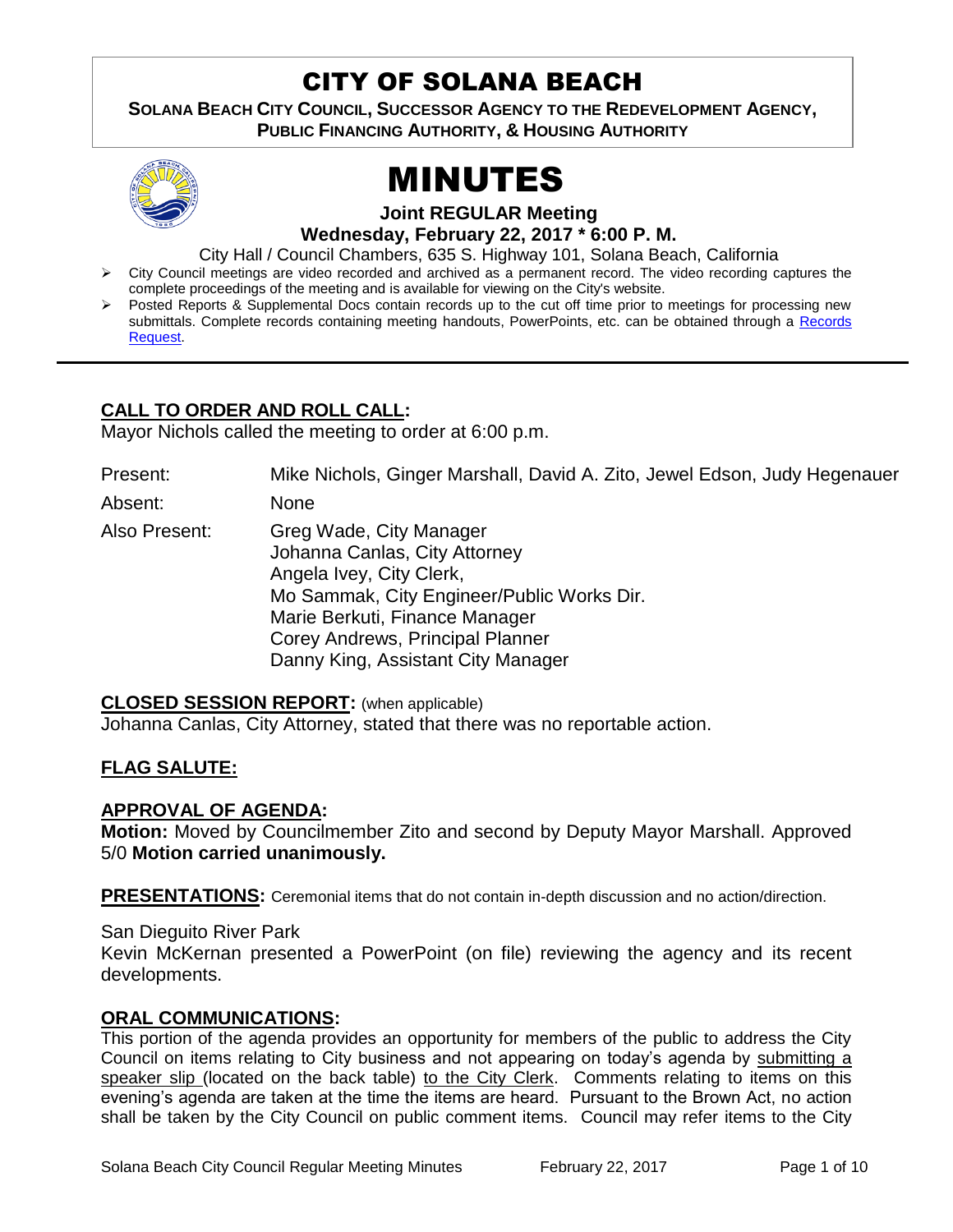Manager for placement on a future agenda. The maximum time allotted for each presentation is THREE MINUTES (SBMC 2.04.190). Please be aware of the timer light on the Council Dais.

Lynn Salsberg said that she had lived at her current address in Solana Beach for nearly 22 years, that this meeting was nostalgic since on February 22, 2006, the official City song was passed unanimously, that the City moved on and hoped it continued in song, that kids knew it's verses, and would remember places of their home, and that Solana Beach was City proud.

Peter Zahn submitted a handout (on file) of Solana Beach Resolution 2016-084, and said that all were living in a volatile time, that our president was targeting the Muslim population and that the local law enforcement would be asked to take action against these groups. He said that this installed fear in a segment of the City's residents and that the Council was the City's leaders who were charged with looking out for the safety and well-being of residents. He stated how the City could do more to make all residents and visitors feel welcome, the Council approved a resolution as a welcoming community, and that more efforts could be made administratively such as 1. Make the City's Welcoming Community status known by displaying on the website's home page and other communications to remind residents that it was a welcoming community, 2. Join the Welcoming American Organization, 3. Urge surrounding communities to become welcoming communities 4. Work with City civic leaders, business, educators, non-profits to bring a greater understanding 5. Inform the Sheriff's department that the City did not want to use local law enforcement for activity on non-violent and non-criminal refuges which degraded the trust that these people had for public officials. He said that recognizing that the City was a welcoming community was not about recruiting, vetting, or harboring immigrants or refugees, nor did it say that the City was a sanctuary City but rather that the community values all of its residents regardless of ethnicity, race, or county of national origin.

# **COUNCIL COMMUNITY ANNOUNCEMENTS / COMMENTARY:**

*An opportunity for City Council to make brief announcements or report on their activities. These items are not agendized for official City business with no action or substantive discussion.* 

# **A. CONSENT CALENDAR:** (Action Items) (A.1. - A.10.)

Items listed on the Consent Calendar are to be acted in a single action of the City Council unless pulled for discussion. Any member of the public may address the City Council on an item of concern by submitting to the City Clerk a speaker slip (located on the back table) before the Consent Calendar is addressed. Those items removed from the Consent Calendar by a member of the Council will be trailed to the end of the agenda, while Consent Calendar items removed by the public will be discussed immediately after approval of the Consent Calendar.

# **A.2. Register Of Demands.** (File 0300-30)

Recommendation: That the City Council

#### 1. Ratify the list of demands for December 31, 2016 through February 2, 2017. [Item A.2. Report \(click here\)](https://solanabeach.govoffice3.com/vertical/Sites/%7B840804C2-F869-4904-9AE3-720581350CE7%7D/uploads/Item_A.2._Report_(click_here)_02-22-17.PDF)

*Posted Reports & Supplemental Docs contain records up to the cut off time, prior to the start of the meeting, for processing new submittals. The final official record containing handouts, PowerPoints, etc. can be obtained through a Records Request to the City Clerk's Office.*

#### **Motion:** Moved by Councilmember Edson and second by Councilmember Zito. Approved 5/0 **Motion carried unanimously.**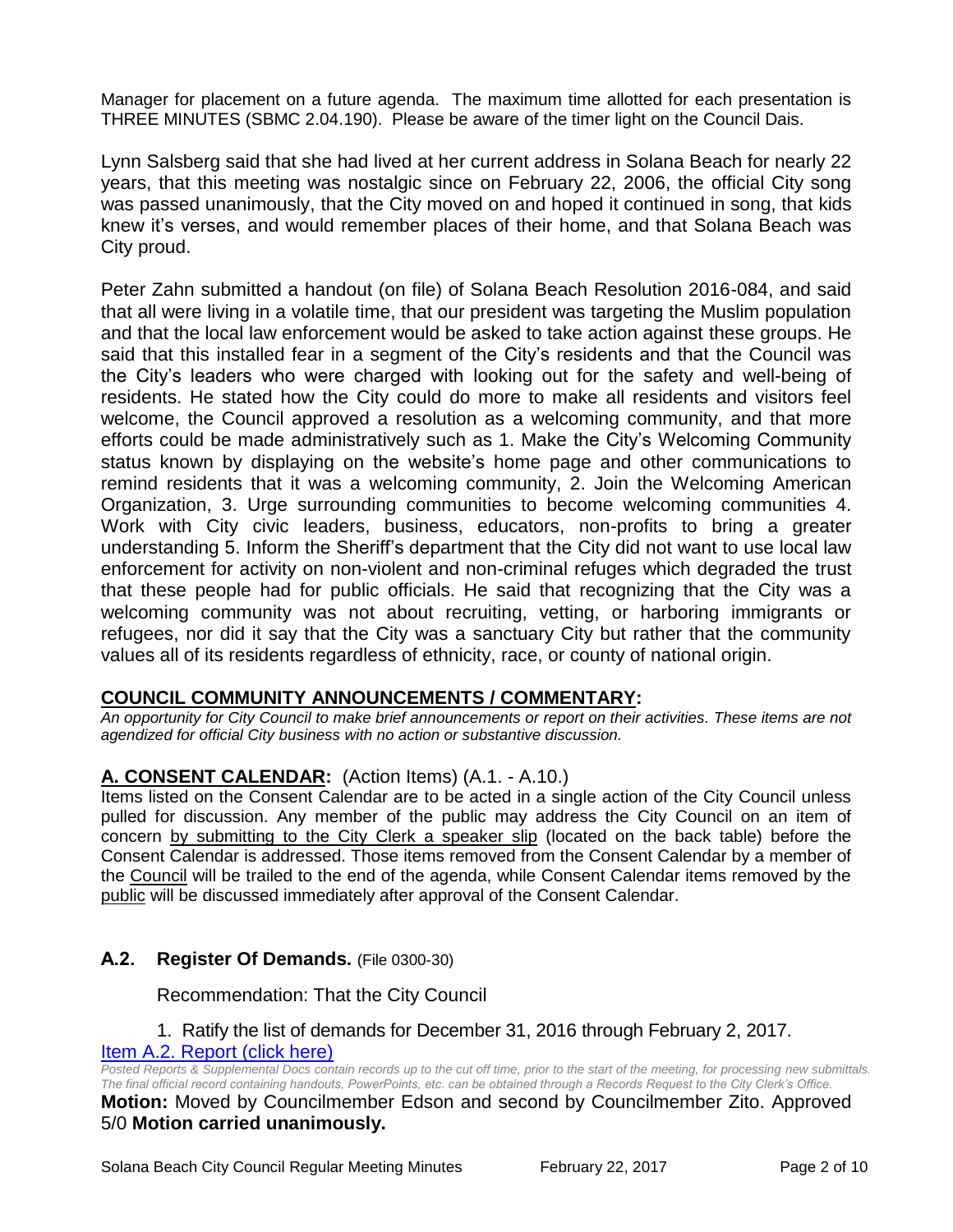# **A.3. General Fund Adopted Budget for Fiscal Year 2016-2017 Changes.** (File 0330-30)

Recommendation: That the City Council

1. Receive the report listing changes made to the Fiscal Year 2016-2017 General Fund Adopted Budget.

[Item A.3. Report \(click here\)](https://solanabeach.govoffice3.com/vertical/Sites/%7B840804C2-F869-4904-9AE3-720581350CE7%7D/uploads/Item_A.3._Report_(click_here)_02-22-17.PDF)

*Posted Reports & Supplemental Docs contain records up to the cut off time, prior to the start of the meeting, for processing new submittals. The final official record containing handouts, PowerPoints, etc. can be obtained through a Records Request to the City Clerk's Office.* **Motion:** Moved by Councilmember Edson and second by Councilmember Zito. Approved 5/0 **Motion carried unanimously.**

#### **A.6. Construction Inspections of Bluff Retention Devices Services.** (File 0610-12)

Recommendation: That the City Council

- 1. Adopt **Resolution 2017-025**:
	- a. Authorizing the City Manager to execute a professional service agreement with Geopacifica, Inc. for construction inspection of bluff retention devices paid for by property owner deposits.
	- b. Authorizing the City Manager to extend the agreement for four additional one year terms, at the City's option.

#### [Item A.6. Report \(click here\)](https://solanabeach.govoffice3.com/vertical/Sites/%7B840804C2-F869-4904-9AE3-720581350CE7%7D/uploads/Item_A.6._Report_(click_here)_02-22-17.PDF)

*Posted Reports & Supplemental Docs contain records up to the cut off time, prior to the start of the meeting, for processing new submittals. The final official record containing handouts, PowerPoints, etc. can be obtained through a Records Request to the City Clerk's Office.*

**Motion:** Moved by Councilmember Edson and second by Councilmember Zito. Approved 5/0 **Motion carried unanimously.**

#### **A.8. Climate Action Commission Member Composition.** (File 0120-65)

Recommendation: That the City Council

1. Adopt **Resolution 2017-027** to modify the Climate Action Commission Council appointee membership composition.

### [Item A.8. Report \(click here\)](https://solanabeach.govoffice3.com/vertical/Sites/%7B840804C2-F869-4904-9AE3-720581350CE7%7D/uploads/Item_A.8._Report_(click_here)_02-22-17.PDF)

*Posted Reports & Supplemental Docs contain records up to the cut off time, prior to the start of the meeting, for processing new submittals. The final official record containing handouts, PowerPoints, etc. can be obtained through a Records Request to the City Clerk's Office.*

**Motion:** Moved by Councilmember Edson and second by Councilmember Zito. Approved 5/0 **Motion carried unanimously.**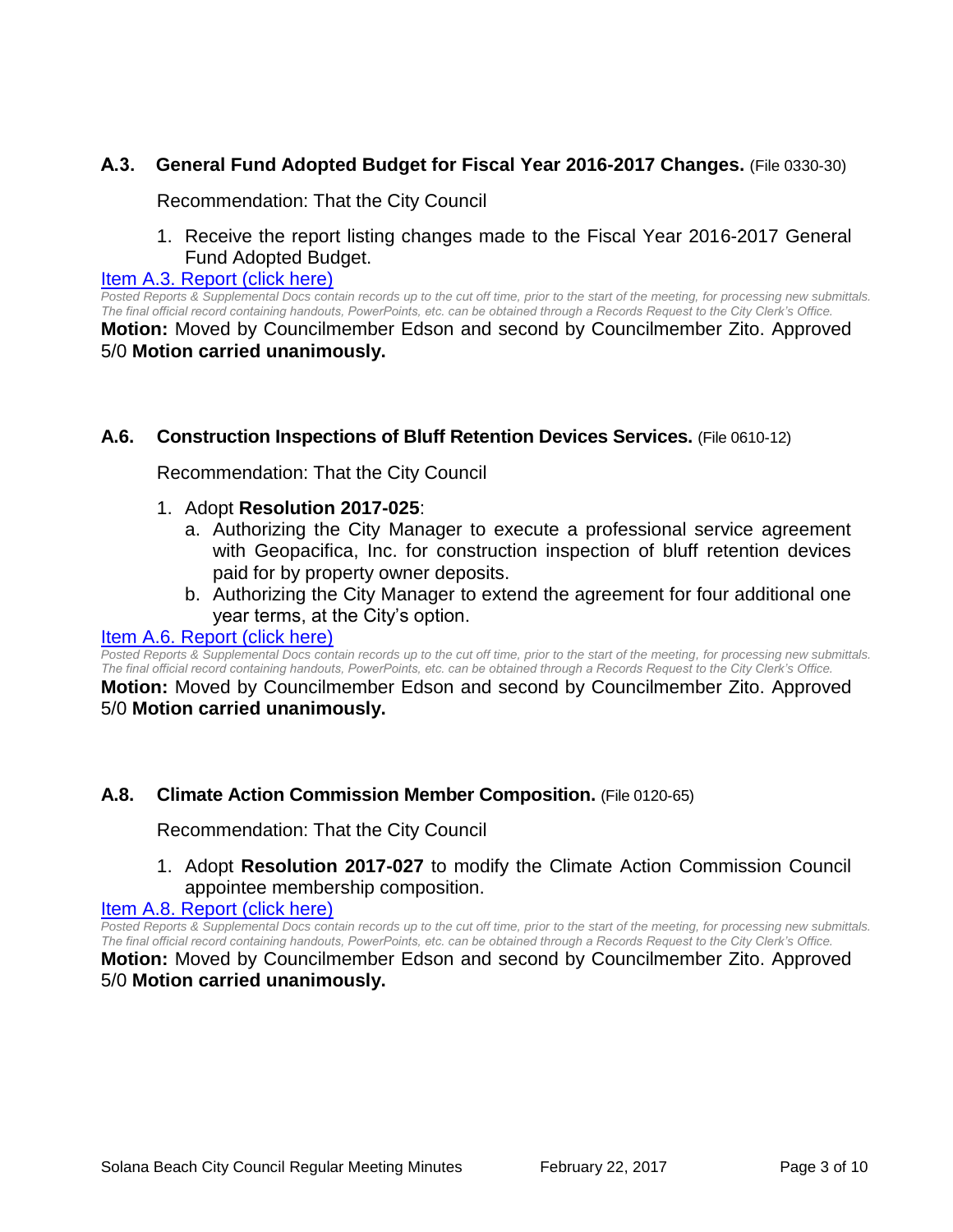# **A.9. Solana Beach Firefighters Association Salary Schedule Ratification.** (File 0530-30 )

Recommendation: That the City Council

1. Approve **Resolution 2017-030** ratifying the Fiscal Year 2016-2017 City of Solana Beach Fire Salary Schedule.

#### [Item A.9. Report \(click here\)](https://solanabeach.govoffice3.com/vertical/Sites/%7B840804C2-F869-4904-9AE3-720581350CE7%7D/uploads/Item_A.9._Report_(click_here)_02-22-17.PDF)

*Posted Reports & Supplemental Docs contain records up to the cut off time, prior to the start of the meeting, for processing new submittals. The final official record containing handouts, PowerPoints, etc. can be obtained through a Records Request to the City Clerk's Office.* **Motion:** Moved by Councilmember Edson and second by Councilmember Zito. Approved 5/0 **Motion carried unanimously.**

#### **A.10. Emergency Storm Drain Repair at 631 Nardito Lane and 646 Nardo Avenue.** (File 0850-40)

Recommendation: That the City Council

- 1. Adopt **Resolution 2017-028**:
	- a. Receiving this report detailing the specifics of the emergency nature of this project.
	- b. Making a finding, based on substantial evidence set forth in the Staff Report, that the emergency would not permit a delay resulting from a competitive solicitation for bids, and that the action was necessary to respond to the emergency.
	- c. Ratifying the City Manager's decision for the emergency storm drain repairs located in a drainage easement between Nardito Lane and Nardo Avenue under the authority of Section 3.08.060 of the Solana Beach Municipal Code (SBMC) which states that the City Manager may make emergency purchases that exceed \$25,000 in response to conditions that endanger life, health or safety and that those emergency purchases are free from the provisions of Chapter 3.08 of the SBMC.
	- d. Authorizing the City Manager to pay all invoices associated with the emergency storm drain repairs located in the drainage easement between Nardito Lane and Nardo Avenue.

#### [Item A.10. Report \(click here\)](https://solanabeach.govoffice3.com/vertical/Sites/%7B840804C2-F869-4904-9AE3-720581350CE7%7D/uploads/Item_A.10._Report_(click_here)_02-22-17.PDF)

*Posted Reports & Supplemental Docs contain records up to the cut off time, prior to the start of the meeting, for processing new submittals. The final official record containing handouts, PowerPoints, etc. can be obtained through a Records Request to the City Clerk's Office.*

**Motion:** Moved by Councilmember Edson and second by Councilmember Zito. Approved 5/0 **Motion carried unanimously.**

# **C. STAFF REPORT**: (C.1.)

*Submit speaker slips to the City Clerk.*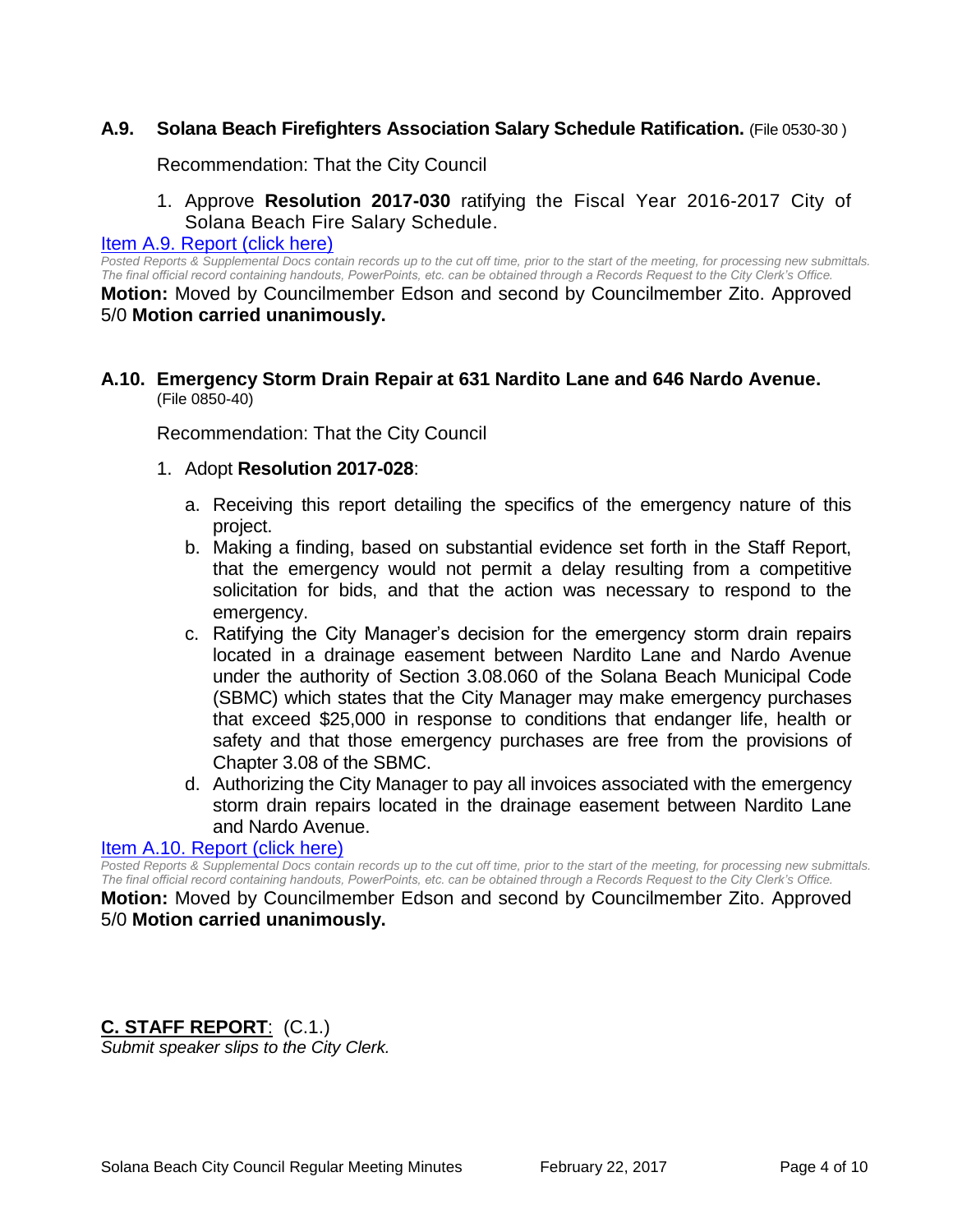# **C.1. Quarterly Investment Report.** (File 0350-44)

Recommendation: That the City Council

# 1. Accepts and files the Cash and Investment Report for the quarter ended December 31, 2016.

#### [Item C.1. Report \(click here\)](https://solanabeach.govoffice3.com/vertical/Sites/%7B840804C2-F869-4904-9AE3-720581350CE7%7D/uploads/Item_C.1._Report_(click_here)_02-22-17.PDF)

*Posted Reports & Supplemental Docs contain records up to the cut off time, prior to the start of the meeting, for processing new submittals. The final official record containing handouts, PowerPoints, etc. can be obtained through a Records Request to the City Clerk's Office.*

Greg Wade, City Manager, introduced the item.

Mia Corral Brown, SVP, Relationship Manager, and Genny Lynkiewicz, CFA, VP, Portfolio Manager, Chandler Asset Management, presented a PowerPoint (on file).

### **B. PUBLIC HEARINGS:** (B.1.)

This portion of the agenda provides citizens an opportunity to express their views on a specific issue as required by law after proper noticing by submitting a speaker slip (located on the back table) to the City Clerk. After considering all of the evidence, including written materials and oral testimony, the City Council must make a decision supported by findings and the findings must be supported by substantial evidence in the record. An applicant or designees for a private development/business project, for which the public hearing is being held, is allotted a total of fifteen minutes to speak, as per SBMC 2.04.210. A portion of the fifteen minutes may be saved to respond to those who speak in opposition. All other speakers have three minutes each. Please be aware of the timer light on the Council Dais.

#### **B.1. Public Hearing: 475 Pacific Ave., Applicant: Mansukhani, Case 17-15-28.** (File 0600-40)

The proposed project meets the minimum objective requirements under the LUP, SBMC, is consistent with the General Plan and may be found, as conditioned, to meet the discretionary findings required as discussed in this report to approve a Development Review Permit (DRP) and administratively issue a Structural Development Permit (SDP). Therefore, Staff recommends that the City Council:

- 1. Conduct the Public Hearing: Open the Public Hearing, Report Council Disclosures, Receive Public Testimony, and Close the Public Hearing.
- 2. Find the project exempt from the California Environmental Quality Act pursuant to Section 15301 of the State CEQA Guidelines; and
- 3. If the City Council makes the requisite findings and approves the project, adopt **Resolution 2017-019** conditionally approving a DRP and an administrative SDP to remodel an existing single family home with attached garage at 475 Pacific Avenue.

[Item B.1. Report \(click here\)](https://solanabeach.govoffice3.com/vertical/Sites/%7B840804C2-F869-4904-9AE3-720581350CE7%7D/uploads/Item_B.1._Report_(click_here)_02-22-17.PDF) [B.1. Updated Report #1](https://solanabeach.govoffice3.com/vertical/Sites/%7B840804C2-F869-4904-9AE3-720581350CE7%7D/uploads/B.1._Updated_Report_1_02-22-17.pdf) [B.1. Supplemental Documents](https://solanabeach.govoffice3.com/vertical/Sites/%7B840804C2-F869-4904-9AE3-720581350CE7%7D/uploads/B.1._Supplemental_Documents_updated_at_210pm_-_2-22-17.pdf) - R

*Posted Reports & Supplemental Docs contain records up to the cut off time, prior to the start of the meeting, for processing new submittals. The final official record containing handouts, PowerPoints, etc. can be obtained through a Records Request to the City Clerk's Office.*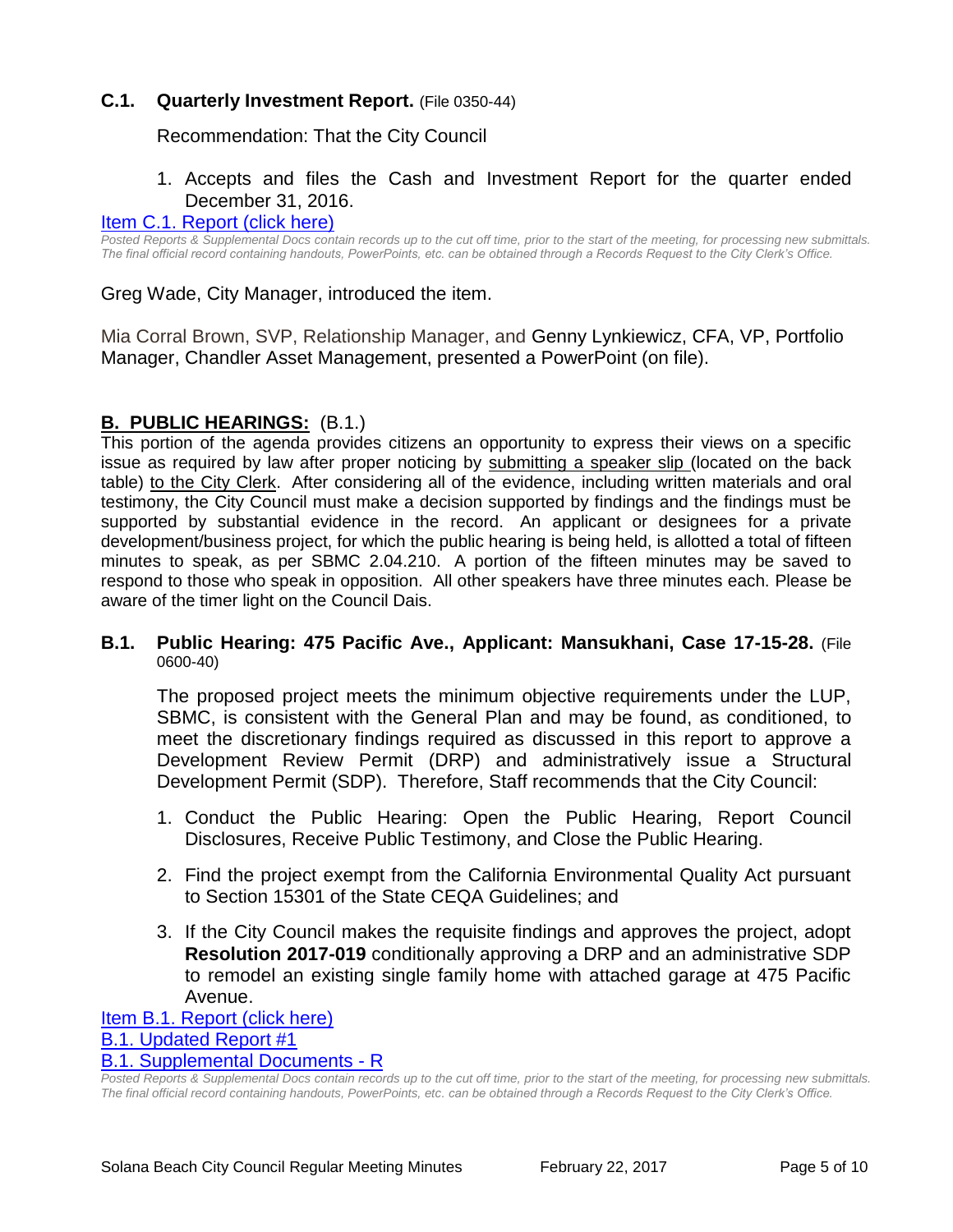Greg Wade, City Manager, introduced the item.

Corey Andrews, Principal Planner, presented a PowerPoint (on file).

Council and Staff discussed that the property line of the project was separate of the erosion area, that the erosion area was on City property and Staff put a plan into motion to remove the detached portion of the shotcrete, that during the construction phase of the project beach access should not be obstructed, that coastal erosion rates were highly variable and depended on many factors such as when the study was done, that the 1.2 erosion rate in the Army Corps study took into account a large area of the beach, that the LUP sets a static or assumed erosion rate of .40, the erosion rate on this project was .27, that the LUP stated an assumed rate of .40 feet per year unless otherwise done by a site specific analyst, a geotechnical consultant for the project performed an analysis and the City's geotechnical consultant did a peer review and confirmed the findings of the site specific erosion rate, that over the years various studies of our coastline have been done showing erosion rates of .2 ft. to 1.2 ft. per year, that the project originally proposed to have a water feature in the entryway but that it had been eliminated.

Council and Staff continued discussion regarding they were asked to design a drainage system to capture the runoff, rooftop included, and divert it back to the street, that there was a very small portion of the lot on the slope towards the ocean that would continue to go down as is, that they were required to do a grading permit to ensure the condition was implemented, that the landscape area in the front will filter the water before it enters a sidewalk underdrain and ultimately discharges to the curb.

Mayor Nichols opened the public hearing.

Council disclosures.

Applicant

Matthew Peterson, applicant representative, presented a PowerPoint (on file) and stated that the Coastal Commission's geotechnical consultant performed a standard erosion rate study, that they met with the Coastal Commission and used their erosion rate which was .46 ft. per, they added a 5 ft. buffer on top of the .46 rate, the current existing fence and portion of the backyard patio would be removed and relocated and they would use anti-bird strike materials, that they eliminated the pitched roofs and reduced the overall roof height, they eliminated the water feature in the courtyard because Coastal staff had concerns with it, there was no increase in square footage or additional areas added to the home, they were just beautifying it to make it more appealing and that the Coastal Commission had recommended the project with some conditions.

Council and application discussed that currently there was nothing in the plans to cut down on energy usage and that the existing patio would be left but they would remove the portion that encroached into the 5 ft. bluff edge.

**Motion:** Moved by Councilmember Edson and second by Deputy Mayor Marshall to close the public hearing. Approved 5/0. **Motion carried unanimously.**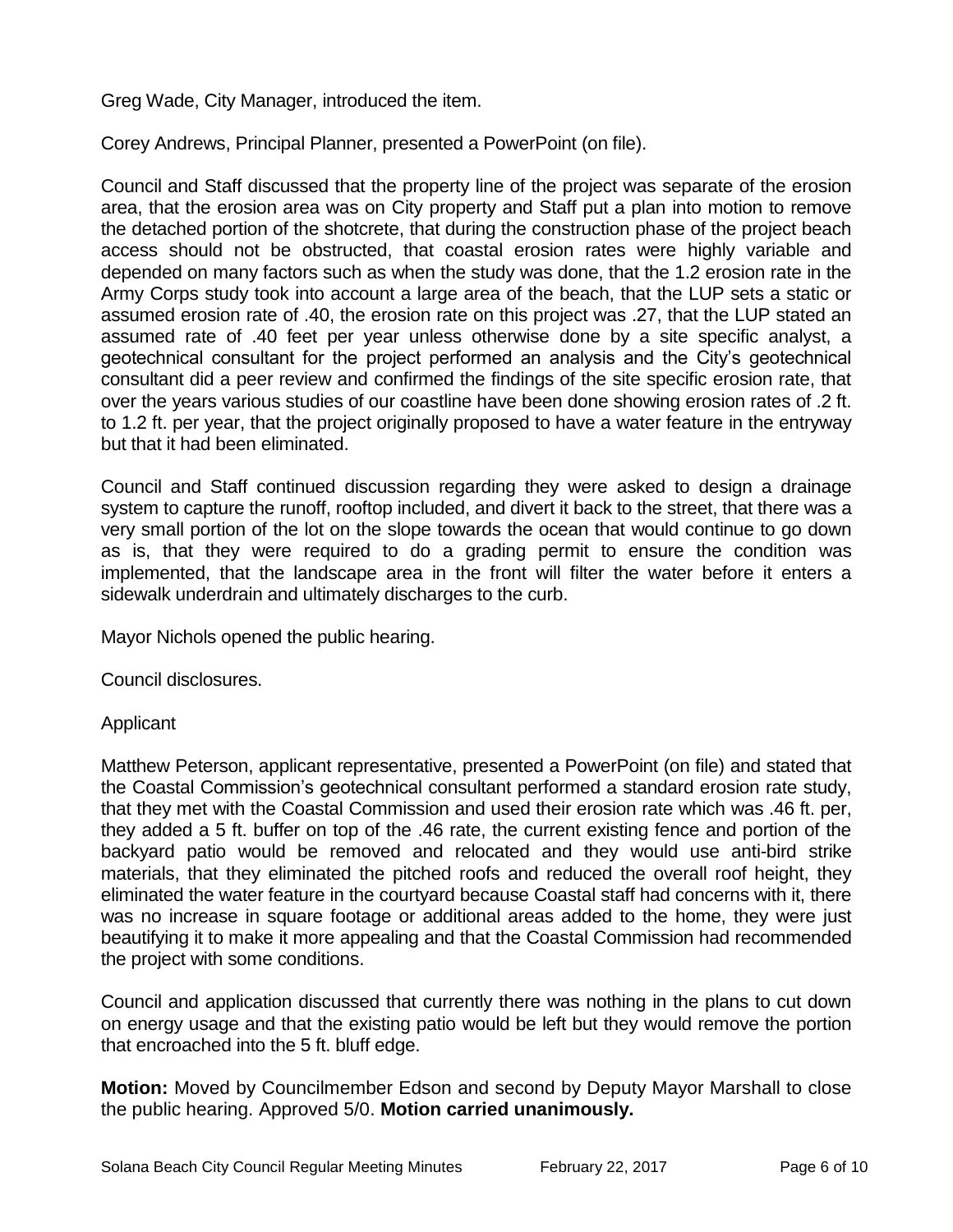**Motion:** Moved by Councilmember Zito and second by Deputy Mayor Marshall. Approved 5/0. **Motion carried unanimously.**

# **C. STAFF REPORT**: (C.2.)

*Submit speaker slips to the City Clerk.*

# **C.2. Mid-Year Budget Adjustments for Fiscal Year 2016-17.** (File 0330-30)

Recommendation: That the City Council

# 1. Adopt **Resolution 2017-029** revising appropriations in the Fiscal Year 2016- 2017 Budget.

#### [Item C.2. Report \(click here\)](https://solanabeach.govoffice3.com/vertical/Sites/%7B840804C2-F869-4904-9AE3-720581350CE7%7D/uploads/Item_C.2._Report_(click_here)_02-22-2017.pdf)

Posted Reports & Supplemental Docs contain records up to the cut off time, prior to the start of the meeting, for processing new submittals. *The final official record containing handouts, PowerPoints, etc. can be obtained through a Records Request to the City Clerk's Office.*

Greg Wade, City Manager, introduced the item.

Marie Berkuti, Finance Manager, presented a PowerPoint (on file).

Council and Staff discussed some items for clarification.

**Motion:** Moved by Councilmember Zito and second by Councilmember Edson. **Approved 5/0.** Motion carried unanimously.

# **CONSENT Items Pulled by Councilmember Edson**

# **A.1. Minutes of the City Council.**

Recommendation: That the City Council

# 1. Approve the Minutes of the City Council Meetings held January 11, 2017.

[Item A.1. Report \(click here\)](https://solanabeach.govoffice3.com/vertical/Sites/%7B840804C2-F869-4904-9AE3-720581350CE7%7D/uploads/Item_A.1._Report_(click_here)_02-22-17.pdf)

*Posted Reports & Supplemental Docs contain records up to the cut off time, prior to the start of the meeting, for processing new submittals. The final official record containing handouts, PowerPoints, etc. can be obtained through a Records Request to the City Clerk's Office.* **Motion:** Moved by Mayor Nichols and second by Deputy Mayor Marshall. Approved 5/0 **Motion carried unanimously.**

# **A.4. AAT Solana 101 EIR and Project Management Services.** (File 0620-20)

Recommendation: That the City Council

1. Adopt **Resolution 2017-024** authorizing the City Manager to execute a professional services agreement between the City and Harris & Associates in the amount of \$86,890 plus a 15% administrative fee to complete the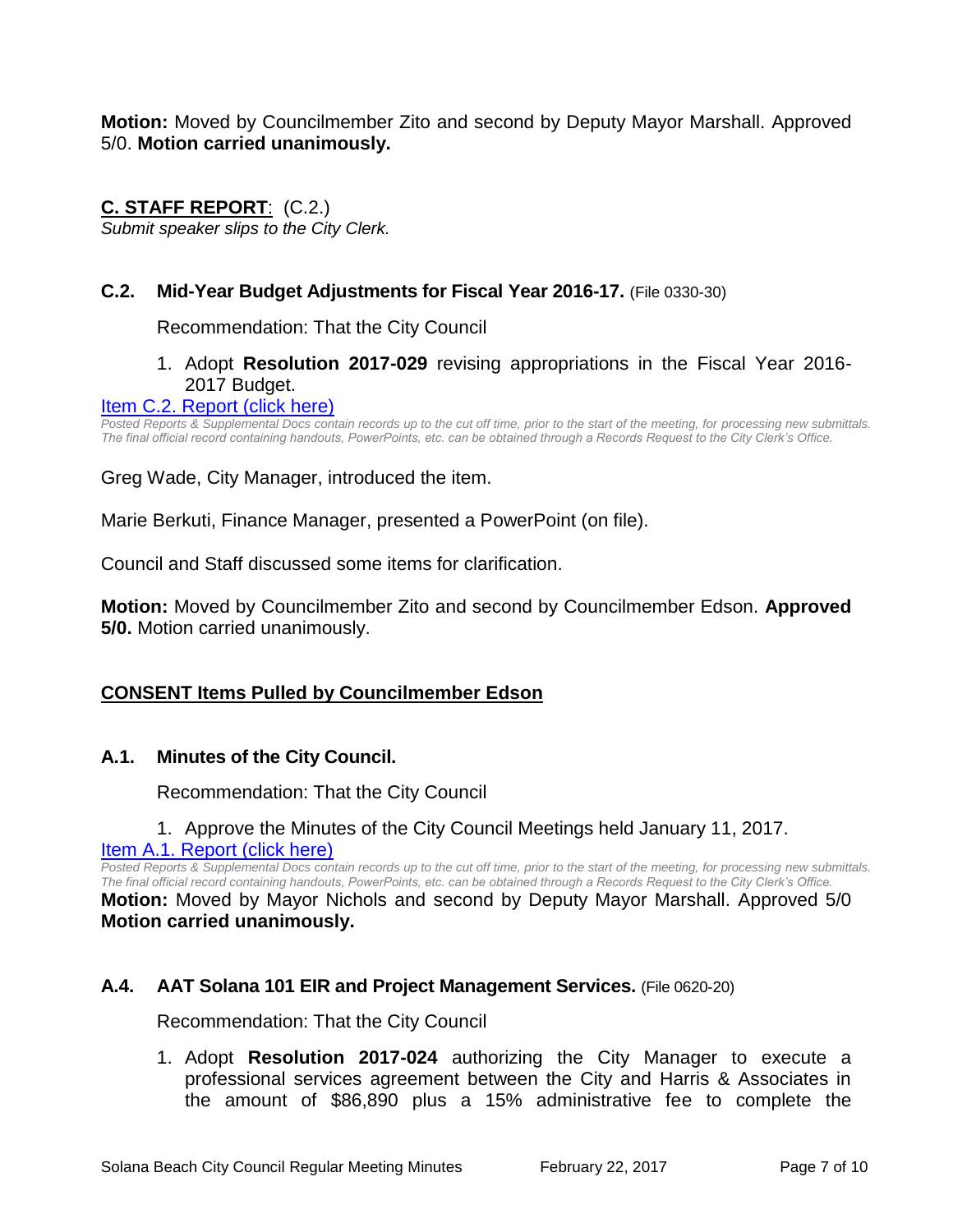Environmental Impact Report (EIR) for the AAT Solana 101 Project, with the Zephyr Alternative analysis.

2. Adopt **Resolution 2017-026** authorizing the City Manager to extend the professional services agreement between the City and CityPlace Planning, Inc. and modify the fee agreement by an additional \$8,580 plus a 15% administrative fee for Project Management services for the AAT Solana 101 Project, with the Zephyr Alternative analysis.

#### [Item A.4. Report \(click here\)](https://solanabeach.govoffice3.com/vertical/Sites/%7B840804C2-F869-4904-9AE3-720581350CE7%7D/uploads/Item_A.4._Report_(click_here)_02-22-17.PDF)

*Posted Reports & Supplemental Docs contain records up to the cut off time, prior to the start of the meeting, for processing new submittals. The final official record containing handouts, PowerPoints, etc. can be obtained through a Records Request to the City Clerk's Office.*

Councilmember Edson stated that she felt the report was a bit misleading where it referenced the American Assets Trust project originally proposed was 233,553 sq. ft. and the Zephyr's partner project being listed as 98,409 sq. ft., that the American Assets Trust proposal included the parking in the total square footage and the Zephyr's project did not include it. She asked that it be made clearer in the reports when comparing projects so they are compared apples to apples, consider using a matrix to show the comparison.

Greg Wade, City Manager, stated that it could be addressed by being more careful with the details, that this type of report does not typically include this level of background since it was not necessary for this item. He said that the actual AAT project numbers should be 88,689 because that is the total above grade square footage which would compare to the other project of 98,409, and that these numbers are proposed and not final.

**Motion:** Moved by Councilmember Edson and second by Councilmember Zito to approve and update that the total square footage for each project be portrayed equally either both with the parking included or without it and update the numbers in the resolution where or if needed. **Approved 5/0** Motion carried unanimously.

#### **A.5. Feather Acres Subdivision Map.** (File 0600-10 / 0600-20)

Recommendation: That the City Council

- 1. Adopt **Resolution 2017-021**:
	- a. Approving the Feather Acres final map.
	- b. Authorizing the City Engineer, City Attorney, City Treasurer and City Clerk to sign the final map.
	- c. Authorize the recordation of the final map.

#### [Item A.5. Report \(click here\)](https://solanabeach.govoffice3.com/vertical/Sites/%7B840804C2-F869-4904-9AE3-720581350CE7%7D/uploads/Item_A.5._Report_(click_here)_02-22-17.PDF)

*Posted Reports & Supplemental Docs contain records up to the cut off time, prior to the start of the meeting, for processing new submittals. The final official record containing handouts, PowerPoints, etc. can be obtained through a Records Request to the City Clerk's Office.*

Councilmember Edson asked Staff about whether the improvements of sidewalk and curb would be completed before or after the project and asked whether there were objections from the neighbors.

Mo Sammak, Public Works/Engineering Dir., responded stating that since there was not a project that the subdivision agreement would trigger these improvements and confirmed that there were no objections raised from neighbors.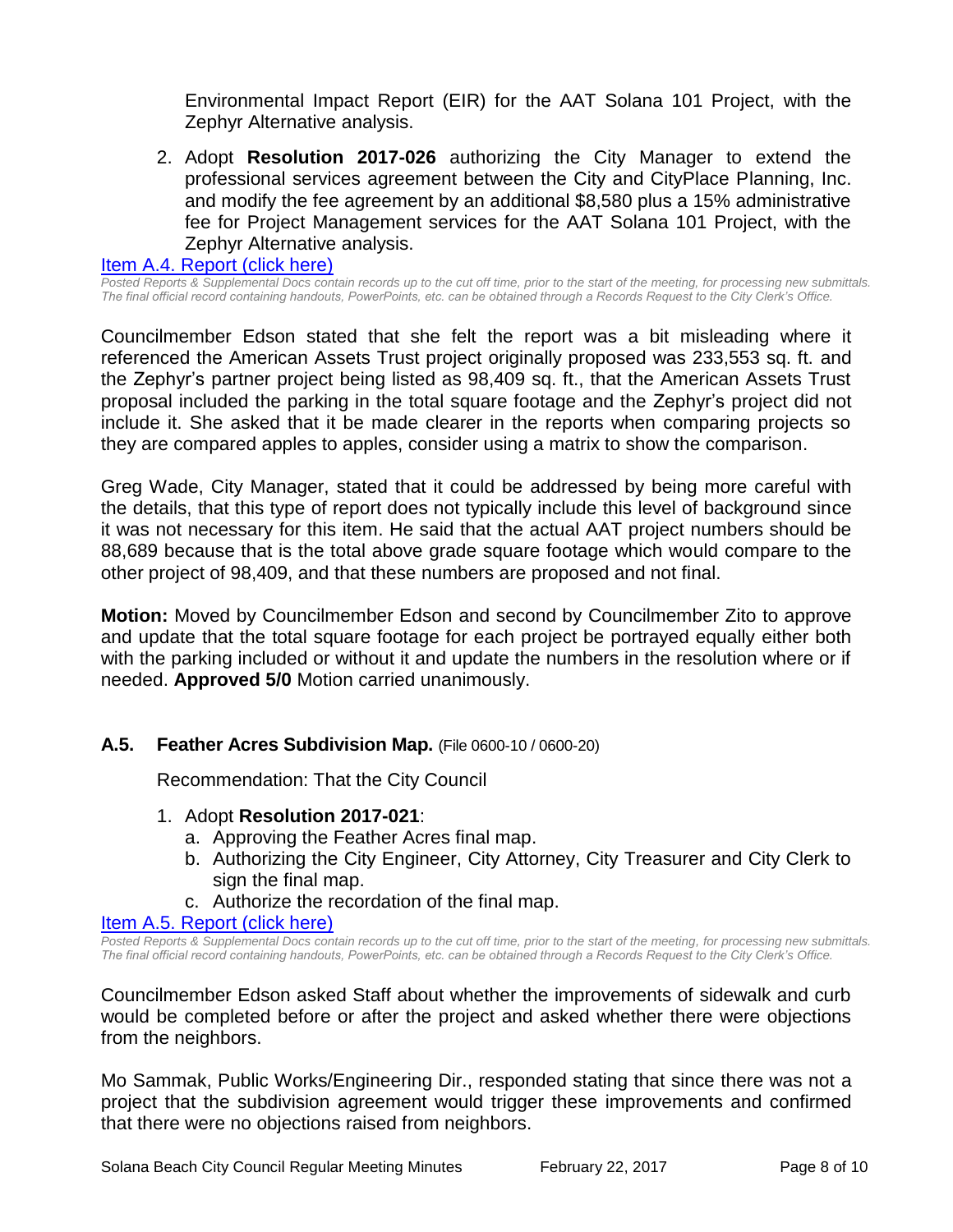**Motion:** Moved by Councilmember Edson and second by Councilmember Hegenauer. Approved 5/0. **Motion carried unanimously.**

# **A.7. Communications Infrastructure Maintenance Services.** (File 0190-60)

Recommendation: That the City Council

1. Adopt **Resolution 2017-013** authorizing the City Manager to amend the PSA with Salient networks for maintenance and upgrading of the City's communications systems in an amount totaling \$36,400 and to authorize the City Manager to execute amendments for up to 10% of the cost, should it be needed.

#### [Item A.7. Report \(click here\)](https://solanabeach.govoffice3.com/vertical/Sites/%7B840804C2-F869-4904-9AE3-720581350CE7%7D/uploads/Item_A.7._Report_(click_here)_02-22-17.PDF)

*Posted Reports & Supplemental Docs contain records up to the cut off time, prior to the start of the meeting, for processing new submittals. The final official record containing handouts, PowerPoints, etc. can be obtained through a Records Request to the City Clerk's Office.*

Councilmember Edson and Staff discussed clarification on the funds noted were included in the larger amount and not additional.

**Motion:** Moved by Deputy Mayor Marshall and second by Councilmember Edson. **Approved 5/0.** Motion carried unanimously.

# **COMPENSATION & REIMBURSEMENT DISCLOSURE:**

GC: Article 2.3. Compensation: 53232.3. (a) Reimbursable expenses shall include, but not be limited to, meals, lodging, and travel. 53232.3 (d) Members of a legislative body shall provide brief reports on meetings attended at the expense of the local agency at the next regular meeting of the legislative body.

Councilmember Edson said that she attended the SANDAG's Board of Directions retreat which was paid by the City.

Councilmember Zito stated that he attended the same retreat which was paid by SANDAG.

# **COUNCIL COMMITTEE REPORTS:**

#### **Regional Committees: (outside agencies, appointed by this Council)**

- a. City Selection Committee (meets twice a year) Nichols (Edson, alternate).
- b. County Service Area 17 Marshall (Nichols, alternate).
- c. Escondido Creek Watershed Authority Marshall/Staff (no alternate).
- d. League of Ca. Cities' San Diego County Executive Committee Nichols (Edson, alternate) and any subcommittees.
- e. League of Ca. Cities' Local Legislative Committee Nichols (Edson, alternate)
- f. League of Ca. Cities' Coastal Cities Issues Group (CCIG) Nichols (Edson, alternate)
- g. North County Dispatch JPA Marshall (Edson, alternate).
- h. North County Transit District Edson (Nichols, alternate)
- i. Regional Solid Waste Association (RSWA) Nichols (Hegenauer, alternate).
- j. SANDAG Zito (Primary), Edson (1<sup>st</sup> alternate), Nichols ( $2<sup>nd</sup>$  alternate) and any subcommittees.